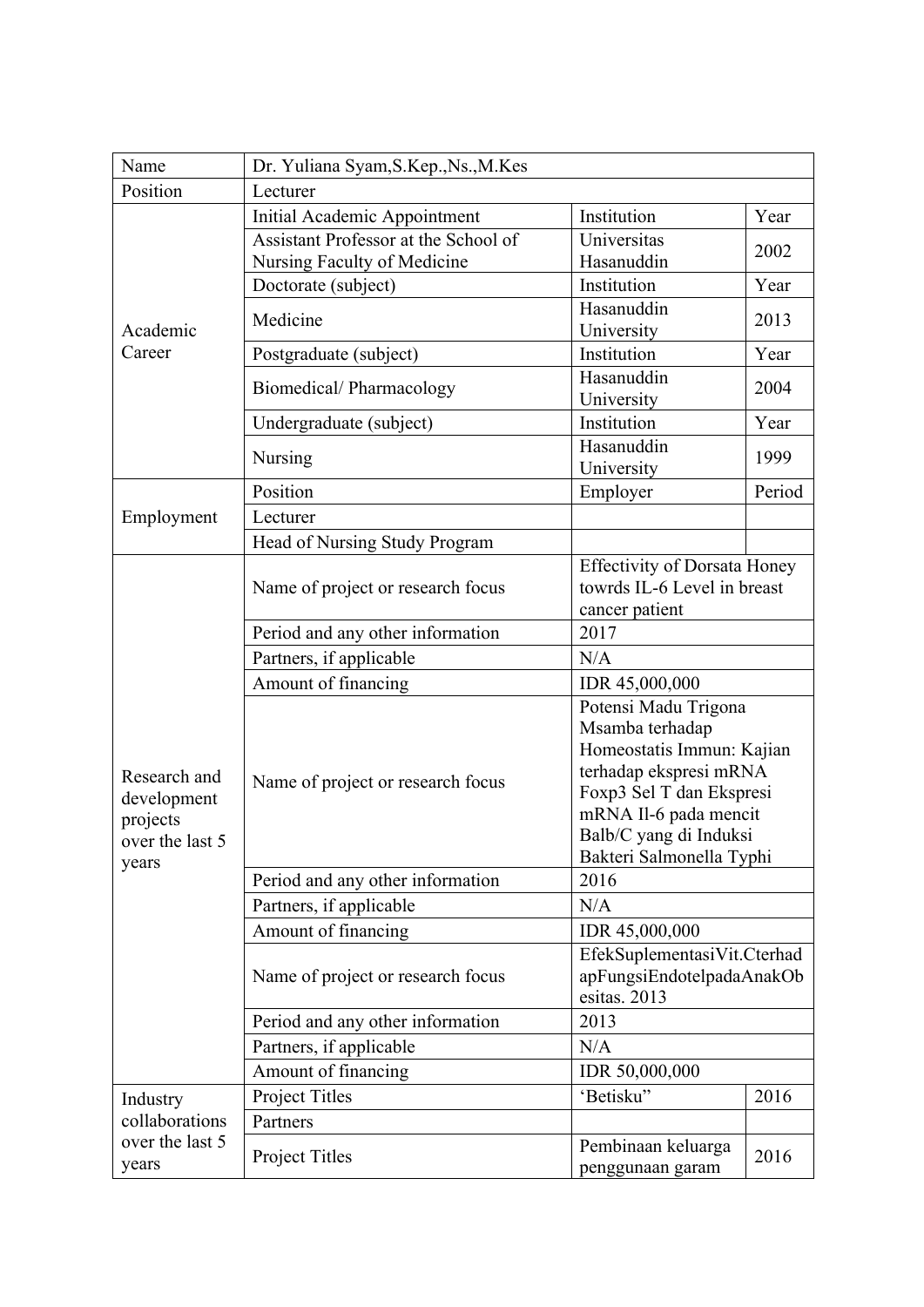|                                      |                                                      | beryodium dalam                     |      |  |
|--------------------------------------|------------------------------------------------------|-------------------------------------|------|--|
|                                      |                                                      | mencegahan                          |      |  |
|                                      |                                                      | kejadian GAKY                       |      |  |
|                                      | Partners                                             | Puskesmas Bangkala                  |      |  |
|                                      |                                                      | Kabupaten                           |      |  |
|                                      |                                                      | Jeneponto                           |      |  |
|                                      | Project Titles                                       | Pembinaan Posyandu lansia           |      |  |
|                                      | Partners                                             |                                     |      |  |
| Patents and<br>proprietary<br>rights | <b>Titles</b>                                        |                                     | Year |  |
|                                      |                                                      |                                     |      |  |
|                                      |                                                      |                                     |      |  |
|                                      | Selected recent publications from a total of approx. |                                     |      |  |
|                                      | (Give total number)                                  |                                     |      |  |
|                                      | Author                                               | Yuliana Syam                        |      |  |
|                                      |                                                      | Red Angkak                          |      |  |
|                                      |                                                      | <b>Effects (Monascus Purpureus)</b> |      |  |
|                                      |                                                      | to the PlateletEnhancement of       |      |  |
|                                      | Title                                                | Patients with Dengue Fever in       |      |  |
|                                      |                                                      | Lontara IV Care Unit in             |      |  |
|                                      |                                                      | RSUP DR. Wahidin                    |      |  |
|                                      |                                                      | Sudirohusodo Makassar               |      |  |
|                                      | Any other information                                |                                     |      |  |
|                                      |                                                      | International Journal of            |      |  |
|                                      | Publisher, place of publication, date of             | ChemTech Research; Volume           |      |  |
|                                      | publication or name of periodical,                   | $10(1)$ :                           |      |  |
|                                      | volume, issue, page numbers                          | 378 - 382; 2017                     |      |  |
|                                      | Author                                               | Yuliana Syam                        |      |  |
| Important<br>publications            |                                                      | The Effect of Giving                |      |  |
| over the last 5                      |                                                      | Trigona Honey and                   |      |  |
| years                                |                                                      | Honey                               |      |  |
|                                      |                                                      | PropolisTrigona to                  |      |  |
|                                      | Title                                                | the mRNA Foxp3                      |      |  |
|                                      |                                                      | Expression in Mice                  |      |  |
|                                      |                                                      | Balb/c Strain                       |      |  |
|                                      |                                                      | Induced by                          |      |  |
|                                      |                                                      | Salmonella Typhi                    |      |  |
|                                      | Any other information                                |                                     |      |  |
|                                      |                                                      | American Journal of                 |      |  |
|                                      | Publisher, place of publication, date of             | Biomedical                          |      |  |
|                                      | publication or name of periodical,                   | Research, 2016, Vol.                |      |  |
|                                      | volume, issue, page numbers                          | 4, No. 2, 42-45                     |      |  |
|                                      | Author                                               | Yuliana Syam                        |      |  |
|                                      |                                                      | Trigona Honey, a                    |      |  |
|                                      |                                                      | <b>Natural Bee Product</b>          |      |  |
|                                      | Title                                                | Promotes mRNA                       |      |  |
|                                      |                                                      | Foxp3 Expression in                 |      |  |